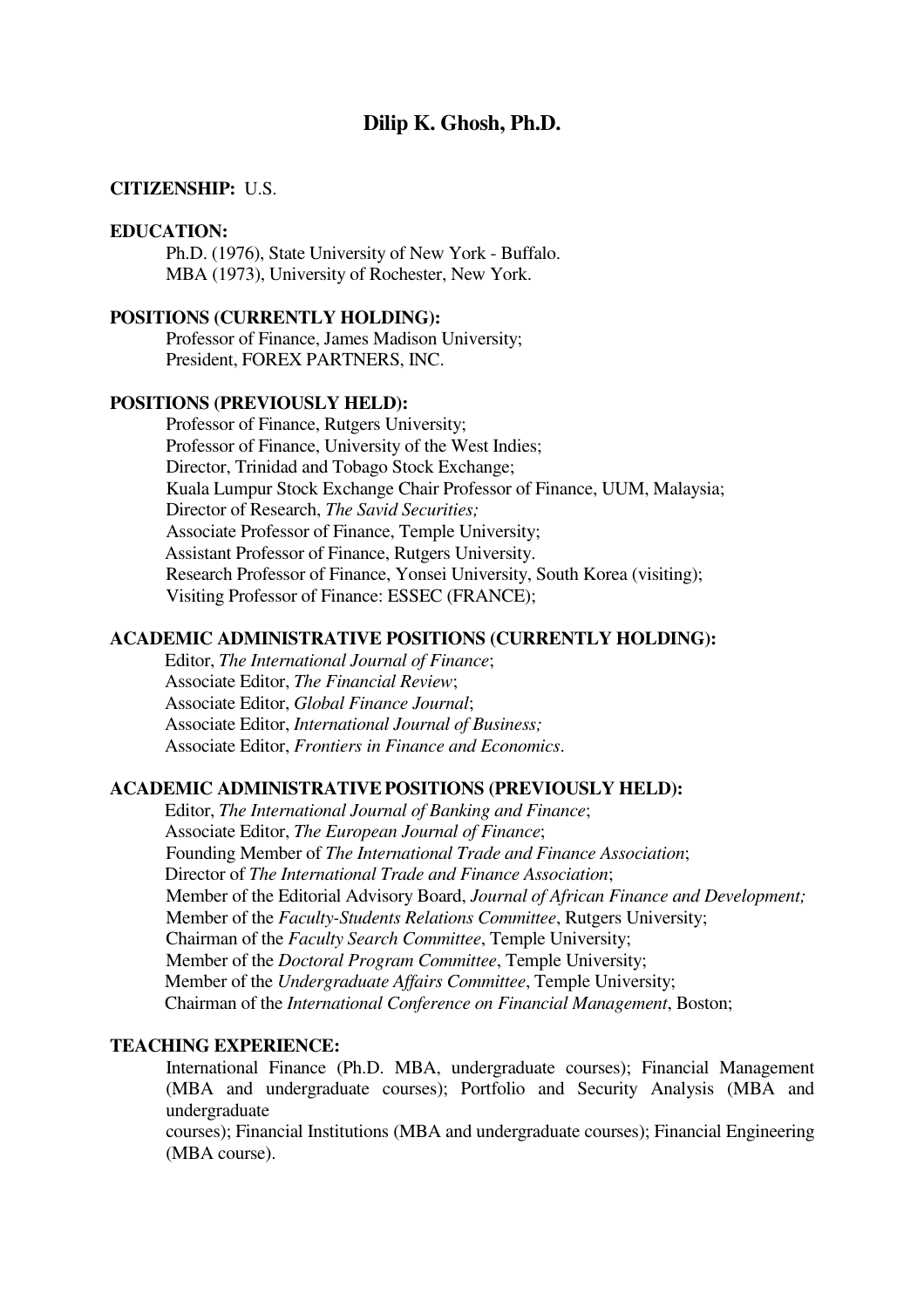# **TEACHING EFFECTIVENESS:**

Excellent (see some attachments; teaching philosophy is attached)

## **CURRENT RESEARCH INTEREST:**

Leverage issues with and without taxes (**Corporate Finance**), Foreign exchange market issues such as Cross-country, cross-currency assets, arbitrage, and speculative designs (**International Finance**), Duration and Immunization Issues (**Investment**);

#### **PUBLICATIONS**:

#### *Books/Monographs:*

**Arbitrage, Hedging, and Speculation: The Foreign Exchange Market** (with Ephraim Clark), Praeger Publishers, Connecticut, April 2004;

 **Global Financial Markets: Issues and Strategies** (with M. Ariff), Praeger Publishers, Connecticut, June 2004;

**Regional Financial Markets: Issues and Strategies** (with M. Ariff), Praeger Publishers, Connecticut, June, 2004;

 **Financial, Commercial and Mortgage Mathematics and Their Applications**, (with A. J Prakash *et al*) Greenwood Publishing Group, Connecticut (Forthcoming);

**Microstructure of Economic Analysis**, Universiti Utara Malaysia Press, Malaysia (Forthcoming);

 **Global Structure of Financial Markets** (with Edgar Ortiz), Routledge, Inc. (London, UK), March 1997;

**The Changing Environment of International Financial Markets: Issues and Analysis** (with Edgar Ortiz), Macmillan Press, November 1993; also by St. Martin's Press January1994;

 **New Directions in Finance**, Routledge, Inc. (London, UK), January 1995;

 **Managerial Finance in the Corporate Economy**, Routledge, Inc., January 1995;

 **New Advances in Financial Economics**, Elsevier Science, June 1995;

 **Intercountry Loan, Financial Risk and Foreign Exchange Policies of the LDCs**, World Academy Press, College Park, Maryland, November 1984.

 **The Global Politics of Gold: Problems of International Finance and Prospects for American Policy** (with Arthur J. Klinghoffer), World Academy Press, College Park, Maryland, October 1984.

#### *Articles:*

"Spread Behavior around Board Meetings for Firms with Concentrated Insider Ownership," *in Journal of Financial Markets* (with S. Mishra, *et al*), 2008;

"Liquidity and Capital Asset Pricing Model under Three-Moment CAPM Paradigm"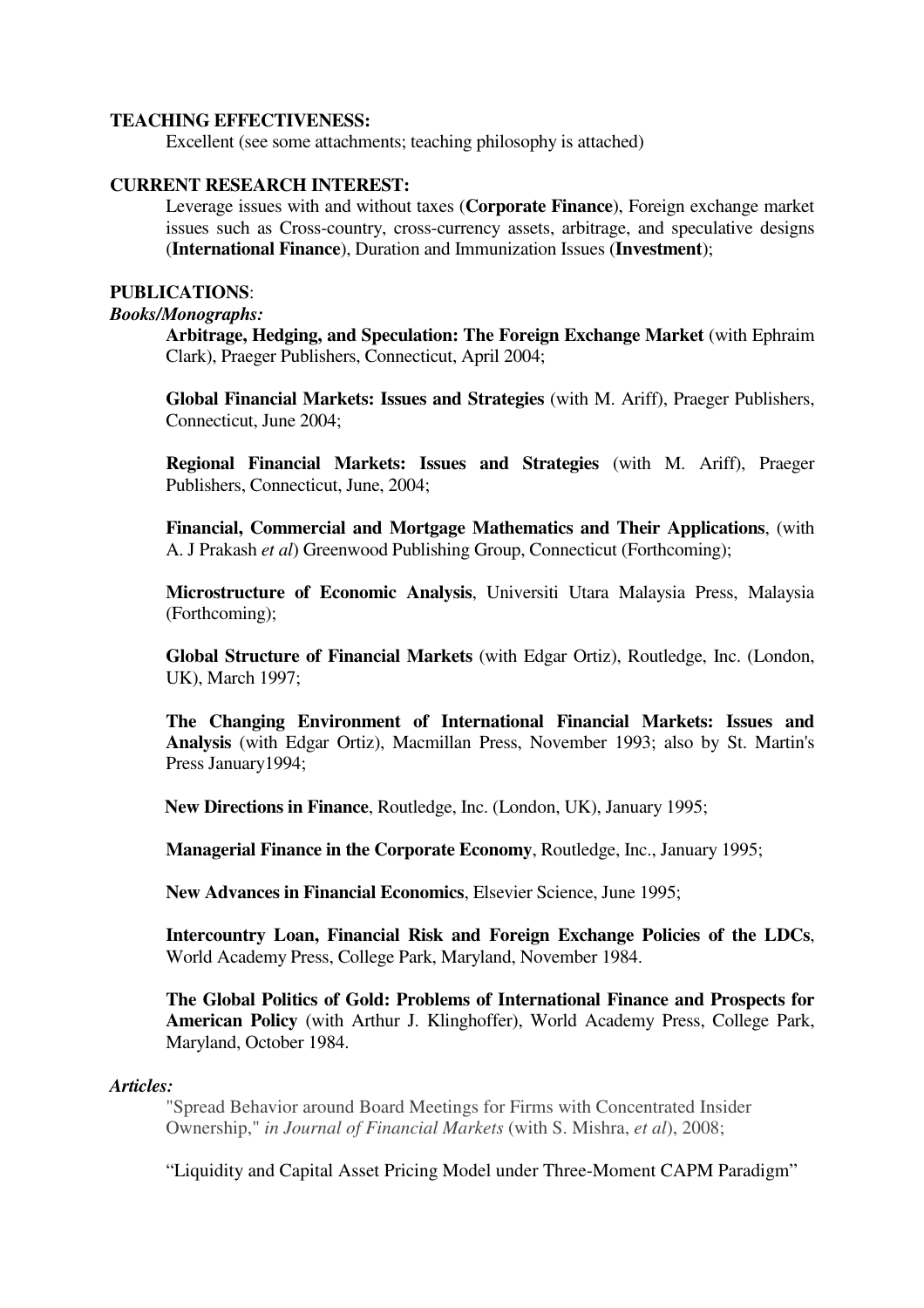*Journal of Financial Research* (D. Nguyen, *et al*), Vol. XXX, No. 3, Fall 2007;

"Portfolio Theory and Portfolio Management: A Synthetic View," *Frontiers in Finance and Economics*, (December 2006);

 "Covered Arbitrage with Currency Options: A Theoretical Analysis", *Global Finance Journal,* 2005;

 "Profit Possibilities in Currency Markets: Arbitrage, Hedging, and Speculation" (with Augustine Arize), *The Financial Review,* August, 2003;

 "Corporate Leverage and Growth: A General Equilibrium Analysis", *The International Journal of Banking and Finance*, April 2003;

 "Strategic Rules on Speculation in the Foreign Exchange Market" (with Arun J. Prakash), *Journal of Financial Research,* March 2001;

 "The Relevance of Currency Exposure in the Valuation of Single-Country-Closed-End-Funds" (with A. Mulugetta and J. Cheng), *International Journal of Business,* March 2001;

 "Covered Arbitrage in the Foreign Exchange Market with Forward Forward Contracts in Interest Rates", *The Journal of Futures Markets*, Vol. 18, No. 1, February 1998;

"Covered Arbitrage in the Foreign Exchange Market with Forward Forward Contracts in Interest Rates: Reply", *The Journal of Futures Markets*, Vol. 19, No. 1, February 1999;

 "Profit Multiplier in Covered Currency Trading with Leverage", *The Financial Review*, Vol. 32, No. 1, May 1997;

 "Pecking Order as a Dynamic Leverage Theory" (with Uzi Yaari and Charles Bagley), *The European Journal of Finance*, June 1998;

 "Arbitrage with Hedging by Forward Contracts: Exploited and Exploitable Profits", *The European Journal of Finance*, November, 1997;

 "Leverage, Resource Allocation and Growth" (with Robert G. Sherman), *Journal of Business Finance & Accounting*, (June 1993);

"Optimum Capital Structure Redefined", *Financial Review*, August 1992;

 "Optimum Cash Balances for a Multinational Firm" (with J. J. Choi, Yong H. Kim), *Advances in Working Capital Management*, March 1996;

 "Interest Rate Parity: Seven Expressions", *Financial Management (FM Letter)*, Winter 1992;

"Selection and Revision Theoretic Exercises in Portfolio Analysis", *International Journal of Finance*, Autumn 1988;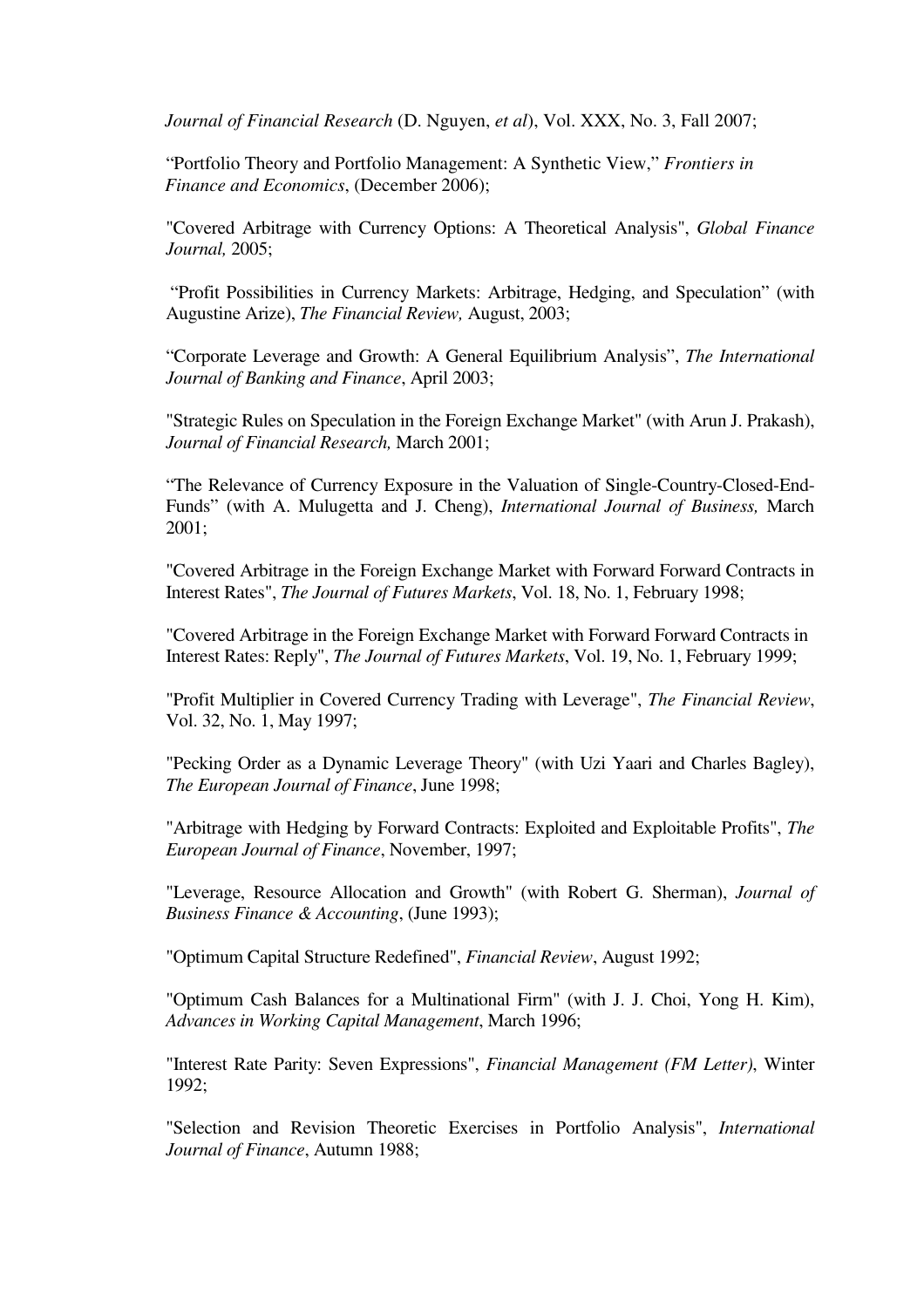"Risk-Free Profits with Forward Contracts in Exchange Rates and Interest Rates", *Journal of Multinational Financial Management*, December, 1997;

 "Optimum Choice of an MNC: Location and Investment", (with S. Ghosh), *American Economist*, December, 1997;

 "Exchange Rate Uncertainty and Recent U.S. Export Demand Instability" (with A. Arize), *International Trade Journal*, Vol. 8, No. 3, Fall, 1994;

 "Optimum Dividend: A New Analytical Approach", *Advances in Quantitative Analysis in Finance and Accounting*, December 1991;

 "Optimum Dividend: A Reexamination" (with Gordian A. Ndubizu), *Advances in Quantitative Finance and Accounting*, June 1993;

"Capital Assets and Activity Analysis of Firms in a General Equilibrium Model", *International Journal of Finance*, Autumn 1990;

 "The Emerging Markets in Latin America: Prospects and Problems for an Investor" (with Edgar Ortiz), in **Emerging Capital Markets: Financial and Investment Issues**, Greenwood Press, December, 1998;

"Doctrinal Views on Exchange Rate Determination: An Eclectic View" (with A. Mulugetta and A. Teseema), in **Balance of Payments Adjustment: Macro Facets of International Finance Revisited**, eds. John Malindretos *et al*, Greenwood Publishing Group, Westport, Connecticut, January 2000;

 "Balance of Payments and Adjustment in Fixed Exchange Rate Regimes", in **Balance of Payment Adjustment: Macro Facets of International Finance Revisited**, eds. John Malindretos *et a*l, Greenwood Publishing Group, Westport, Connecticut, January 2000; "Import Decision in Spot-Forward Exchange Markets", *Asian Economic Review*, August 1978;

 "Money Multipliers and Slopes of IS-LM: Comments" (with Elyas Elyasiani), *Southern Economic Journal*, January 1985;

 "Aid, Foreign Investment and Steady State", *Malayan Economic Studies* (Kajian Economic Malaysia), December 1980;

 "International Capital Markets: Integrated or Segmented?" (with S. Khaksari), in **International Financial Market Integration**, ed. Stanley R. Stansell (Basil and Blackwell, Oxford: U.K.), September 1993;

 "Some Comments on the Economics of Exchange Rates", in **Research in International Business and Finance**, JAI Press, CT, 1987;

 "Foreign Investment Strategies of Japan and Korea: A Comparative Study", in **Financial Markets and Economic Integration in Asia**, St. John's University Press, October 1993;

"The Interest Rate Parity, Covered Interest Arbitrage and Speculation under Market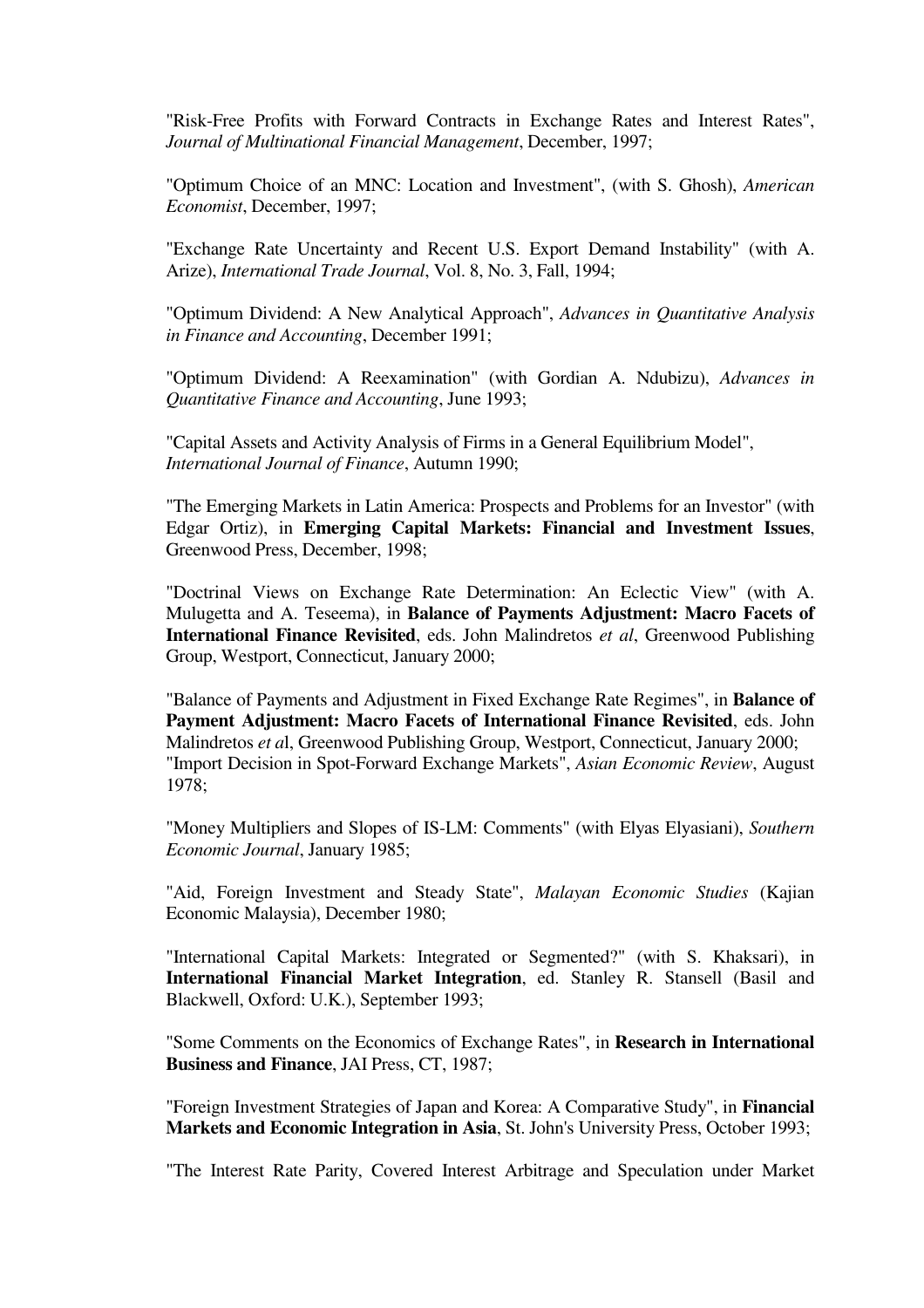Imperfection", in **The Changing Environment of International Financial Markets: Issues and Analysis**, Macmillan Press, November 1993; also by St. Martin's Press (January 1994);

 "Foreign Exchange Dynamics, Debt and the ′Peso Problem′, in **The Changing Environment of International Financial Markets: Issues and Analysis**, Macmillan Press, November 1993; also by St. Martin's Press (January 1994);

 "On the Optimal Leverage of a Dynamically Competitive Firm", in **Foreign Exchange Issues, Capital Markets and International Banking in the 1990s**, eds. K. Fatemi and D.

Salvadore, Taylor & Francis, August 1992;

 "Capital Structure and Dividend Policy in a Unified Optimization Framework", in **New Advances in Financial Economics**, Elsevier Science Ltd., Oxford, U.K., June 1995;

 "Offshore Markets and Capital Flows: A Theoretical Analysis", in **The Global Structure of Financial Markets**, Routledge, Inc. (London, UK), April 1997;

 "NAFTA in a Block of Non-Unified Exchange Rates: An Examination", in **Integracion Financiera y Tlc: Retos y Perspectives**, eds. Alicia Giron, Edgar Ortiz, and Eugenia Correa, Instituto de Investigaciones Economicas, Universidad Nacional Autonoma de Mexico, Mexico City, April 1995);

 "The Structure of a Multisectoral Open Economy: A Reexamination" (with S. Ghosh), *The Indian Economic Journal*, 1990.

 "Economic Planning Studies", Invited Review of Ragnar Frisch's (first Nobel Laureate) posthumously published book, *Southern Economic Journal*, July 1978;

 "Trade Imbalance Persists: A Simple Proof", documented by the State Department, U.S. Government, 1976;

 "Speculation, Currency Substitution and Capital Flight: The Japanese Experience", *Proceedings of the Inaugural International Conference on Asian-Pacific Financial Markets*, National University of Singapore, November 1989;

#### **Articles (Under Editorial Review):**

"The Value Invariance Proposition of Modigliani and Miller: A Clarification and an Extension," *Journal of Finance*;

 "Leverage and Asset Allocation under Capital Market Distortion" (with A. J. Prakash), *Journal of Financial and Quantitative Analysis*;

"Capital Structure, Firm Values and Taxes," *Journal of Finance*;

"Cross-Listed Cross-Currency Assets and Arbitrage with Forwards and Options," *The Journal of Futures Markets*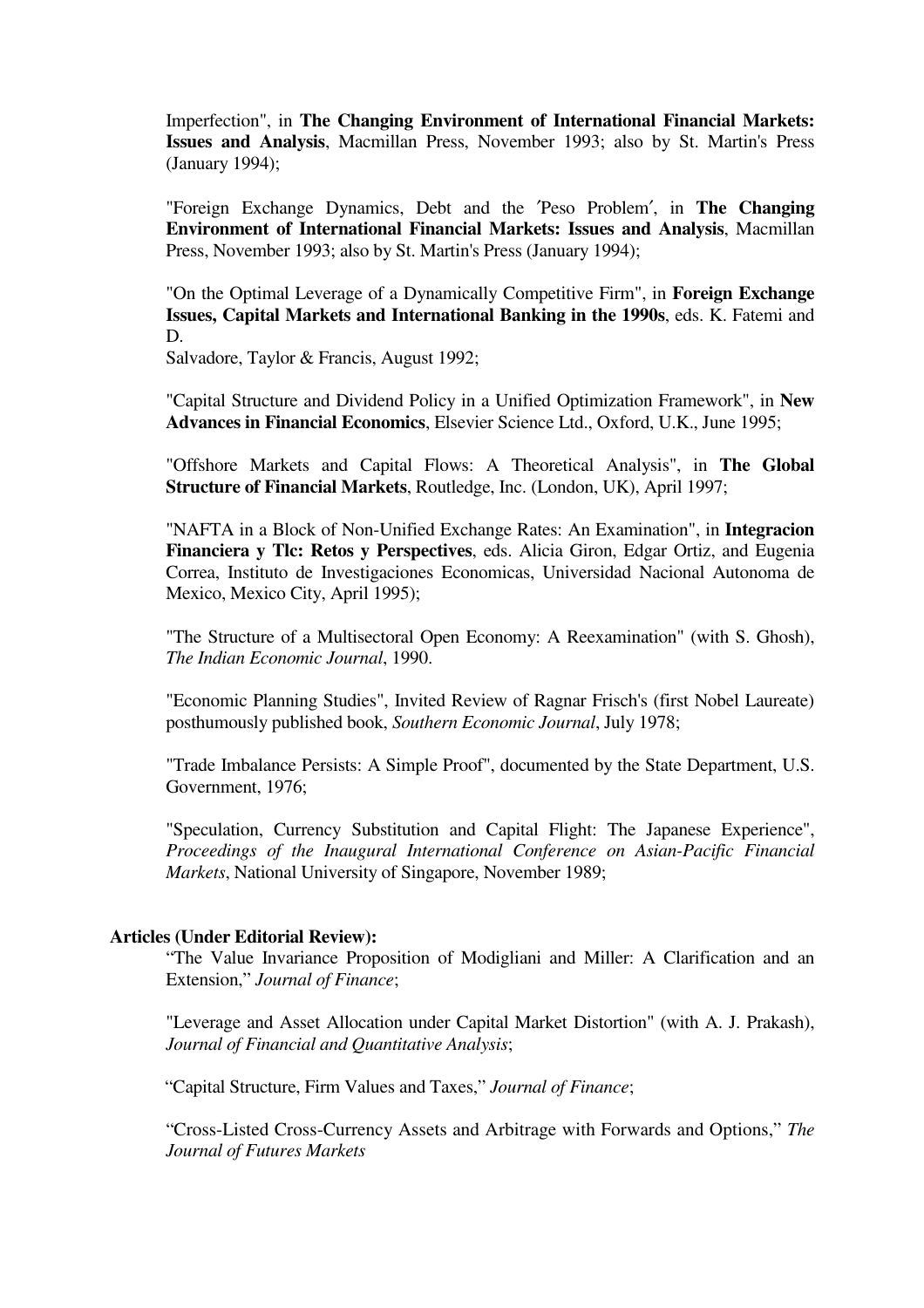#### **Work Completed/In Progress***:*

"Corporate Capital Structure and Growth", (mimeo, October 2006);

 "Foreign Exchange Risk Management for a Small Firm in Cross Border Trade and Investment" (**completed**);

"Cross-Listed, Cross-Currency Arbitrage: A Theoretical Analysis" (**completed**);

"Hedging and Speculation with Options with Multiple Listings of Securities: A Trader's

Opportunities, "(**completed**);

Board Meeting and Concentrated Insider Trading"(**completed);**

"Constancy and Perpetuity: Simplifying or Camouflaging?", (**completed**)*;* 

 **A Study in International Finance** (work in progress);

**A Textbook of Corporate Finance** (work in progress);

## **RESEARCH-RELATED ACTIVITIES:**

 Served as a referee for the *National Science Foundation*, several academic journals; chairman and discussant of numerous sessions in international, national and regional associations' meetings and symposia; Supervisor of doctoral dissertations, masters theses, honor theses, independent projects, etc.; organized and chaired *The International Conference on Business, Banking and Finance* at Port of Spain, Trinidad & Tobago, April 27-29, 2004: organized and chaired the *Inaugural International Conference on Financial Management*, Boston, Massachusetts (November, 1992) with a Nobel Laureate and 100 participants from 16 countries representing universities, research institutions, and corporations;. served in the 15-member 12-university committee, organizing a 3-day conference on *Multinational Financial Issues*, Atlantic City, New Jersey (July 1994); organized and chaired the *Inaugural International Conference on Banking and Finance*  in Kuala Lumpur, Malaysia, August 2000; 2<sup>nd</sup> International Conference on Banking and *Finance in Crete, Greece,* August 2002*.* Evaluated faculty members in several universities on promotions, and tenure decisions as an outside expert;

### **GRANTS AND AWARDS OBTAINED:**

 Ford Foundation Grant, University Research Council Grants, Quinlan Memorial Medal, Sigma Research Grant, Research Grant from the Ministry of Education (Govt. of France);

## **RECENT CONFERENCE PRESENTATION/SEMINAR:**

"Global Financial Turbulence: An Examination and Suggested Solution,", to be presented at the French and Mediterranean Finance Association Conference, Tunisia, March, 2009;

"Subprime Non-Performing Loan and Global Spillover," presented at Global Finance Conference, Hangzhou, China, May 2008;

"Multiple Listing, Trade in Asset Markets, and Risk-Free Profit Potential," Paper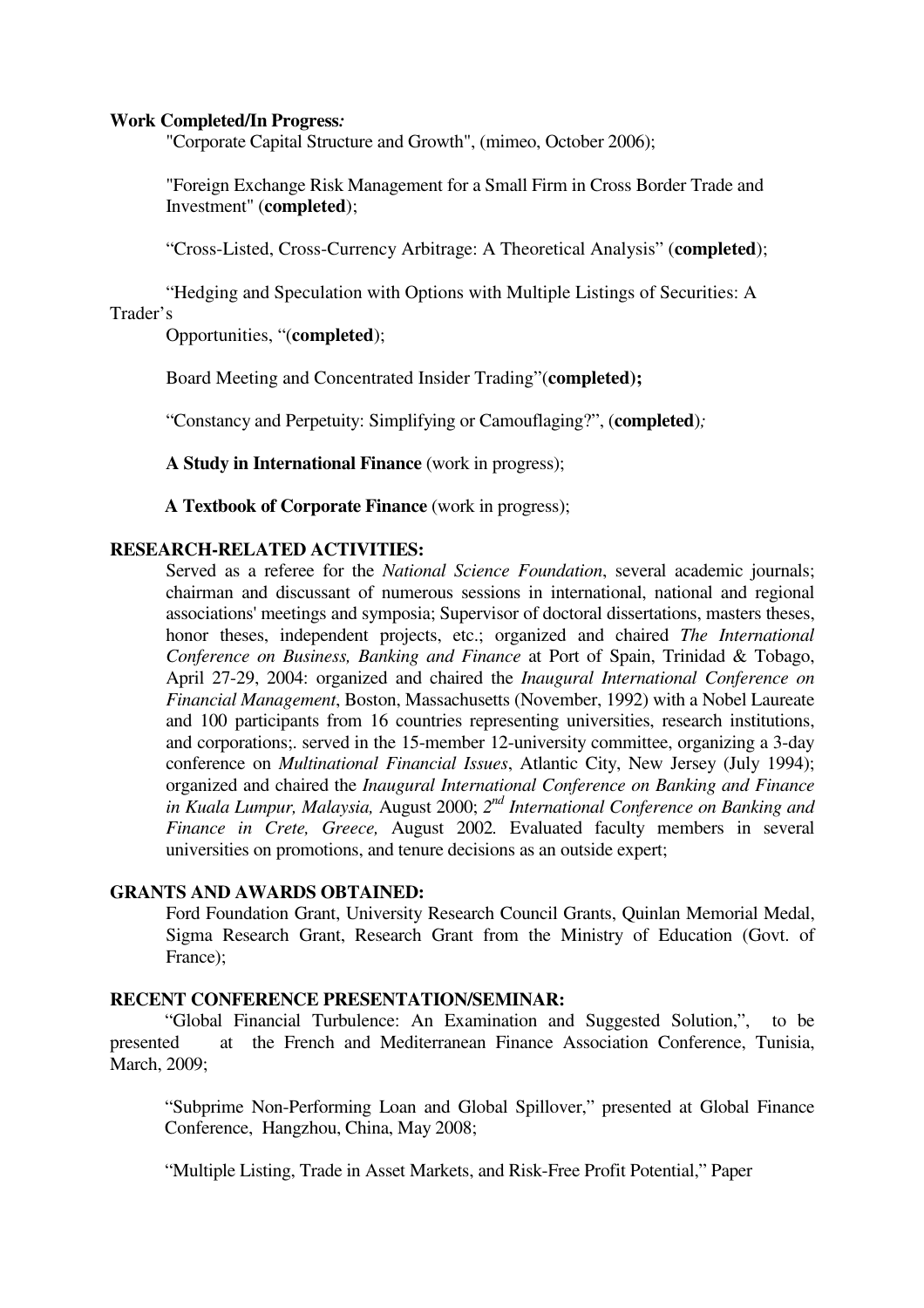presented at *French Finance Association* Meetings, Bordeaux, France, June 2007;

"Leverage Firm Value(s) without and without Taxes," Seminar at University of Porto, Portugal, June 2007;

"Derivatives and Hedge Positions in Investment Structures," Joint seminar at University of Cergy and ISC, Paris, France, March, 2007;

"Capital Market Imperfections, Resource Allocation, Factor Rewards," Tunisian Finance Conference, Hammamet, Tunisia, March 2007

"Arbitrage and Speculation with Forwards and Options when Currencies and Securities with no Underlying Derivatives," *China International Conference in Finance* (sponsored jointly by MITSloan School of Management and Tsinghua University), Xi'an, China, July, 2006;

"Covered Arbitrage by Forwards and Options with Cross-Listed Cross-Currency Assets," Global Finance Conference, Rio de Janeiro, Brazil, April, 2006;

 Keynote Speech ("Modigliani-Miller Theorems: The Value Invariance Proposition Re- Examined"), *French Finance Association Conference*, Paris, France, 2005;

"Capital Structure Revisited," Invited Speech, *Mediterranean Finance Association* Meetings**,** Hammamet, Tunisia, March, 2005;

 Invited Talk ("Dissertation and Publication: How to Proceed?"), *AFA/FMA International Conference, Kuala Lumpur, Malaysia, July 2005;* 

Invited Paper ("Speculative Strategies and Market Adjustments"), *French Finance Association (AFFI) Conference*, Cergy-Pontoise, France, July 2004;

 Keynote Speech ("Globalization and Governance: Gain or Grief?"), *ISINI Conference*, Lille, France August 21, 2003.

 Keynote Speech ("*Crisis and Confidence in Asian Financial Markets*"), *First International Conference on Banking and Finance*, Kuala Lumpur, Malaysia, August 20, 2000;

"Stability and Financial Fragility: The Asian Episode", 2nd *International Conference on Banking and Finance*, Crete, Greece, August 2002, and the earlier version of the paper, *Global Finance Conference*, Beijing, China, May 2002;

"From Turbulence to Tranquility: Reform and Restructuring in Malaysia", *First International Conference on Banking and Finance*, Kuala Lumpur, Malaysia, August 2000

 "Constancy and Perpetuity: Simplifying or Camouflaging?" *Allied Social Science Association* Meetings, Boston, January 2000;